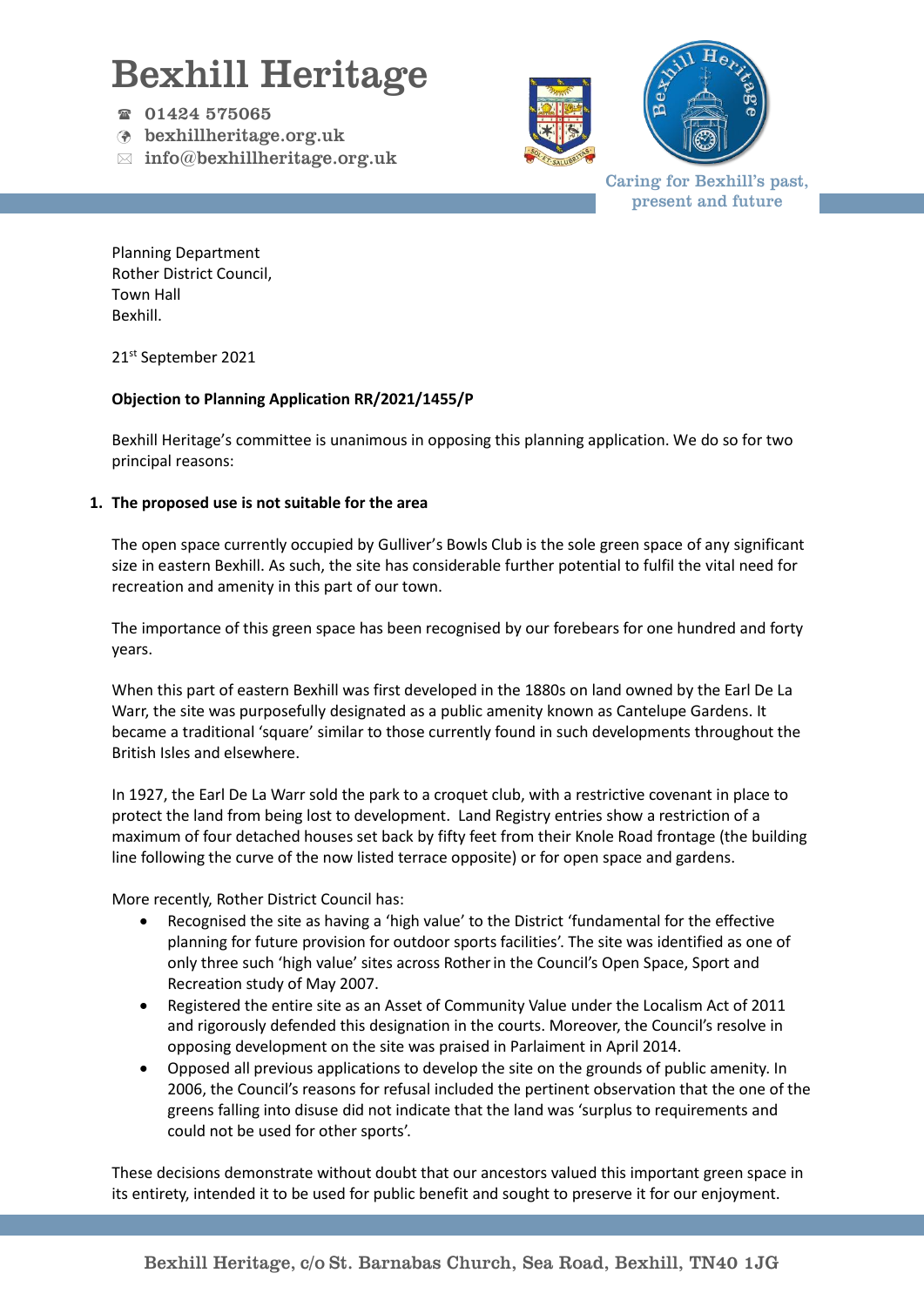The applicant claims that his plans are not detrimental to the amenity value of the site. This is not the case. There is a significant loss of open space and air. Without any development, 91% of the site is undeveloped. With the current proposal, existing residents and the population of Bexhill in general are left with 26% of the site undeveloped with significant areas to be hard landscaping.

#### **2. The development of the site would do little to provide affordable homes for local people**

Bexhill Heritage applauds the Council's aspiration to provide more affordable homes for local people.

The application does little to help the Council realise this vision.

The applicant states that these homes would be suitable for first time buyers or elderly residents looking to downsize. Given the nature and location of the proposed development, there is little prospect that the likely purchase price of one of these units in this location would be affordable by a first time buyer. While we acknowledge that some elderly residents may be able to 'downsize' into one of these units, we predict that most will end up as second homes or properties to let on *AirBnB*.

#### **In conclusion**

The Council is being asked to trade the preservation of an important public amenity for eight housing units that are likely to bring little benefit to local people.

We urge Council Members to resist the developer's rather dubious offer and to be steadfast in emulating their predecessors' wise judgements by protecting this important community asset in its entirety. Should the application be approved, the Council will have difficulty in defending what little remains of this important community asset against further development. Please reject the application.

Yours faithfully,

Steve Johnson, Vice-Chair, Bexhill Heritage